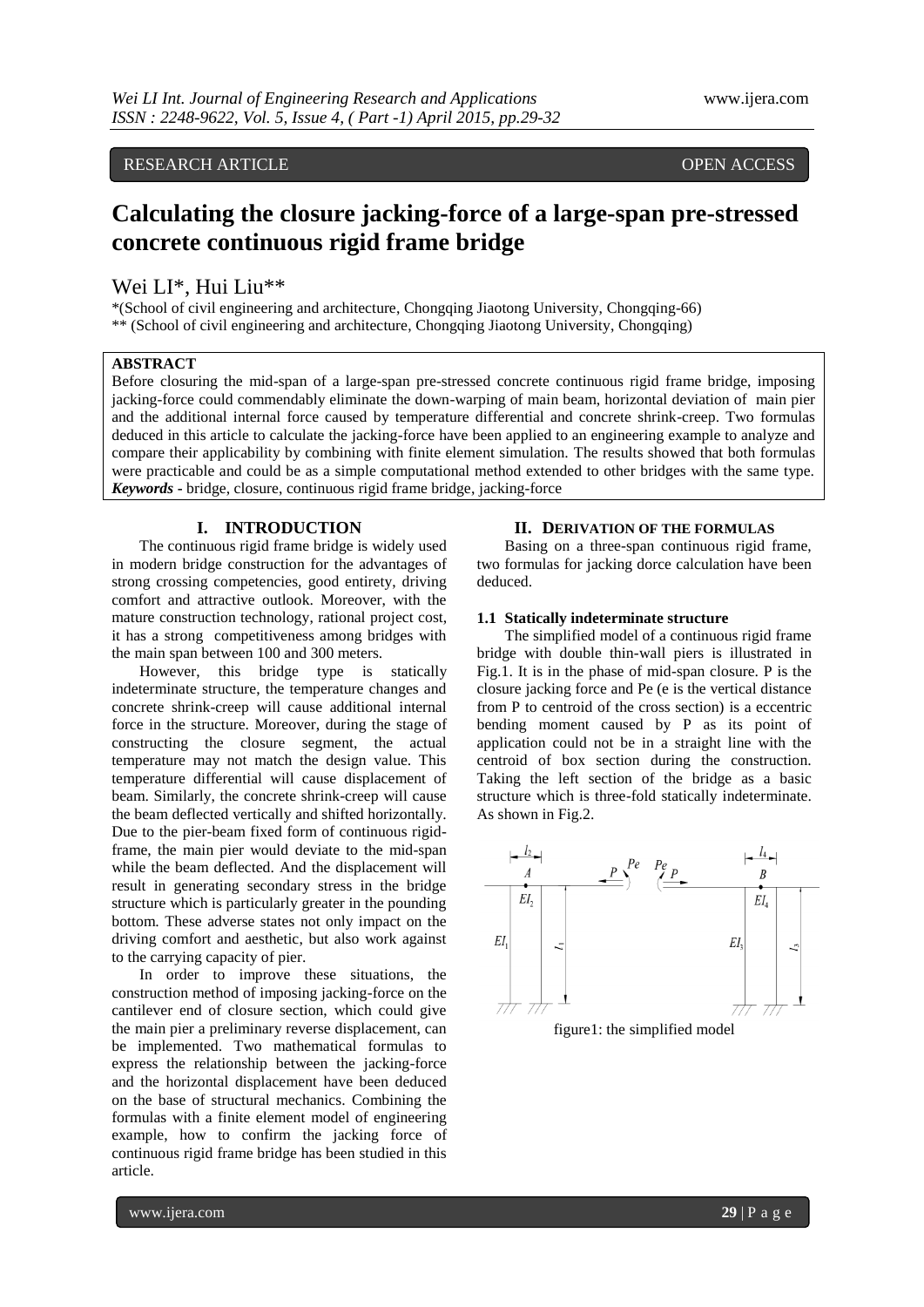

figure2: the basic structure

Establishing the compatibility equation of force method:

 $\{\delta_{21}X_1 + \delta_{22}X_2 + \delta_{23}X_3 + \Delta_{2p} = 0\}$  $\delta_{11}X_1 + \delta_{12}X_2 + \delta_{13}X_3 + \Delta_{1p} = 0$  $\delta_{31}X_1 + \delta_{32}X_2 + \delta_{33}X_3 + \Delta_{3p} = 0$ (1)

The [bending](http://cn.bing.com/dict/clientsearch?mkt=zh-CN&setLang=zh&form=BDVEHC&ClientVer=BDDTV3.5.0.4311&q=%E5%BC%AF%E7%9F%A9%E5%9B%BE) [moment](http://cn.bing.com/dict/clientsearch?mkt=zh-CN&setLang=zh&form=BDVEHC&ClientVer=BDDTV3.5.0.4311&q=%E5%BC%AF%E7%9F%A9%E5%9B%BE) [diagrams](http://cn.bing.com/dict/clientsearch?mkt=zh-CN&setLang=zh&form=BDVEHC&ClientVer=BDDTV3.5.0.4311&q=%E5%BC%AF%E7%9F%A9%E5%9B%BE) of the basic structure under the action of each force are shown in Fig.3.



Because X1 and X2 are symmetric forces, X3 is anti-symmetric force, so the parameters. By using the graphic multiplication method, each parameter is worked out as follows:

$$
\begin{cases}\n\delta_{11} = 2l_1/EI_1 + l_2/EI_2 \\
\delta_{22} = 2l_1^3/3EI_1 \\
\delta_{33} = l_1l_2^2/2EI_1 + l_2^3/12EI_2 \\
\delta_{12} = \delta_{21} = l_1^2/EI_1 \\
\Delta_{1p} = -(2el_1 + l_1^2)P/2EI_1 \\
\Delta_{2p} = -(3el_1^2 + 2l_1^3)P/6EI_1 \\
\Delta_{3p} = -(2el_1l_2 + l_1^2l_2)p/4EI_1\n\end{cases}
$$

The stiffness of zero block is much larger than the thin-wall pier, therefore it can be assumed the stiffness of zero block for infinity (  $EI_2 \propto \infty$  ). Substituting these parameters [in](http://cn.bing.com/dict/clientsearch?mkt=zh-CN&setLang=zh&form=BDVEHC&ClientVer=BDDTV3.5.0.4311&q=%E4%BB%A3%E5%85%A5%E5%85%AC%E5%BC%8F%E4%B8%AD) the [formula](http://cn.bing.com/dict/clientsearch?mkt=zh-CN&setLang=zh&form=BDVEHC&ClientVer=BDDTV3.5.0.4311&q=%E4%BB%A3%E5%85%A5%E5%85%AC%E5%BC%8F%E4%B8%AD) (1), the [outcome](http://cn.bing.com/dict/clientsearch?mkt=zh-CN&setLang=zh&form=BDVEHC&ClientVer=BDDTV3.5.0.4311&q=%E4%BB%A3%E5%85%A5%E5%85%AC%E5%BC%8F%E4%B8%AD) is as [follows:](http://cn.bing.com/dict/clientsearch?mkt=zh-CN&setLang=zh&form=BDVEHC&ClientVer=BDDTV3.5.0.4311&q=%E4%BB%A3%E5%85%A5%E5%85%AC%E5%BC%8F%E4%B8%AD)

$$
\begin{cases}\nX_1 = Pe/2 \\
X_2 = P/2 \\
X_3 = (2e + l_1)P/2l_2\n\end{cases}
$$

Basing on the principle of superposition, the [bending](http://cn.bing.com/dict/clientsearch?mkt=zh-CN&setLang=zh&form=BDVEHC&ClientVer=BDDTV3.5.0.4311&q=%E5%BC%AF%E7%9F%A9) [moment](http://cn.bing.com/dict/clientsearch?mkt=zh-CN&setLang=zh&form=BDVEHC&ClientVer=BDDTV3.5.0.4311&q=%E5%BC%AF%E7%9F%A9) of the [simplified](http://cn.bing.com/dict/clientsearch?mkt=zh-CN&setLang=zh&form=BDVEHC&ClientVer=BDDTV3.5.0.4311&q=%E7%AE%80%E5%8C%96%E6%A8%A1%E5%9E%8B) [model](http://cn.bing.com/dict/clientsearch?mkt=zh-CN&setLang=zh&form=BDVEHC&ClientVer=BDDTV3.5.0.4311&q=%E7%AE%80%E5%8C%96%E6%A8%A1%E5%9E%8B) is M=M1+M2+M3+Mp

According to the principle of virtual work force and displacement are independent and unrelated[1], it can be assumed that point A of the basic structure bore a horizontal unit virtual force (FA=1) on the premise that all the redundant unknown forces were worked out. And because the displacement of [rigid](http://cn.bing.com/dict/clientsearch?mkt=zh-CN&setLang=zh&form=BDVEHC&ClientVer=BDDTV3.5.0.4311&q=%E5%88%9A%E6%9E%B6) [frame](http://cn.bing.com/dict/clientsearch?mkt=zh-CN&setLang=zh&form=BDVEHC&ClientVer=BDDTV3.5.0.4311&q=%E5%88%9A%E6%9E%B6) is mainly dominated by the bending moment, so the [value](http://cn.bing.com/dict/clientsearch?mkt=zh-CN&setLang=zh&form=BDVEHC&ClientVer=BDDTV3.5.0.4311&q=%E4%BD%8D%E7%A7%BB%E5%80%BC) can be obtained on the basis of [displacement](http://cn.bing.com/dict/clientsearch?mkt=zh-CN&setLang=zh&form=BDVEHC&ClientVer=BDDTV3.5.0.4311&q=%E7%BB%93%E6%9E%84%E4%BD%8D%E7%A7%BB%E8%AE%A1%E7%AE%97%E5%85%AC%E5%BC%8F) [calculation](http://cn.bing.com/dict/clientsearch?mkt=zh-CN&setLang=zh&form=BDVEHC&ClientVer=BDDTV3.5.0.4311&q=%E7%BB%93%E6%9E%84%E4%BD%8D%E7%A7%BB%E8%AE%A1%E7%AE%97%E5%85%AC%E5%BC%8F) [formula:](http://cn.bing.com/dict/clientsearch?mkt=zh-CN&setLang=zh&form=BDVEHC&ClientVer=BDDTV3.5.0.4311&q=%E7%BB%93%E6%9E%84%E4%BD%8D%E7%A7%BB%E8%AE%A1%E7%AE%97%E5%85%AC%E5%BC%8F)

$$
\Delta_{AX} = \sum \int M M_A d_s / EI_1
$$
  
=  $[l_1^2 Pe/4 + l_1^3 P/6 - (l_1^3 + 2el_1)P/8]/EI_1$   
=  $l_1^3 p/24EI_1$   
Cosh x:  

$$
\Delta_{BX} = \sum \int M M_B d_s / EI_3 = l_3^3 p/24EI_3
$$
The relative displacement of two piers:  

$$
\Delta_{AB} = \Delta_{AX} + \Delta_{BX} = l_1^3 p/24EI_1 + l_3^3 p/24EI_3
$$

The calculation formula of the jacking force:  $P = 24EI_1I_3\Delta_{AB}/(I_3I_1^3 + I_1I_3^3)$  (2)

1.2 Statically indeterminate structure

Due to the stiffness of zero block is much larger than the thin-wall pier, the statically indeterminate structure can be simplified to a statically indeterminate structure with single thin-wall pier. The practical jacking force to cause is 1/2p [2]. The simplified model of the single thin-wall pier structure is illustrated in Fig.4.



figure4: the simplified model (2)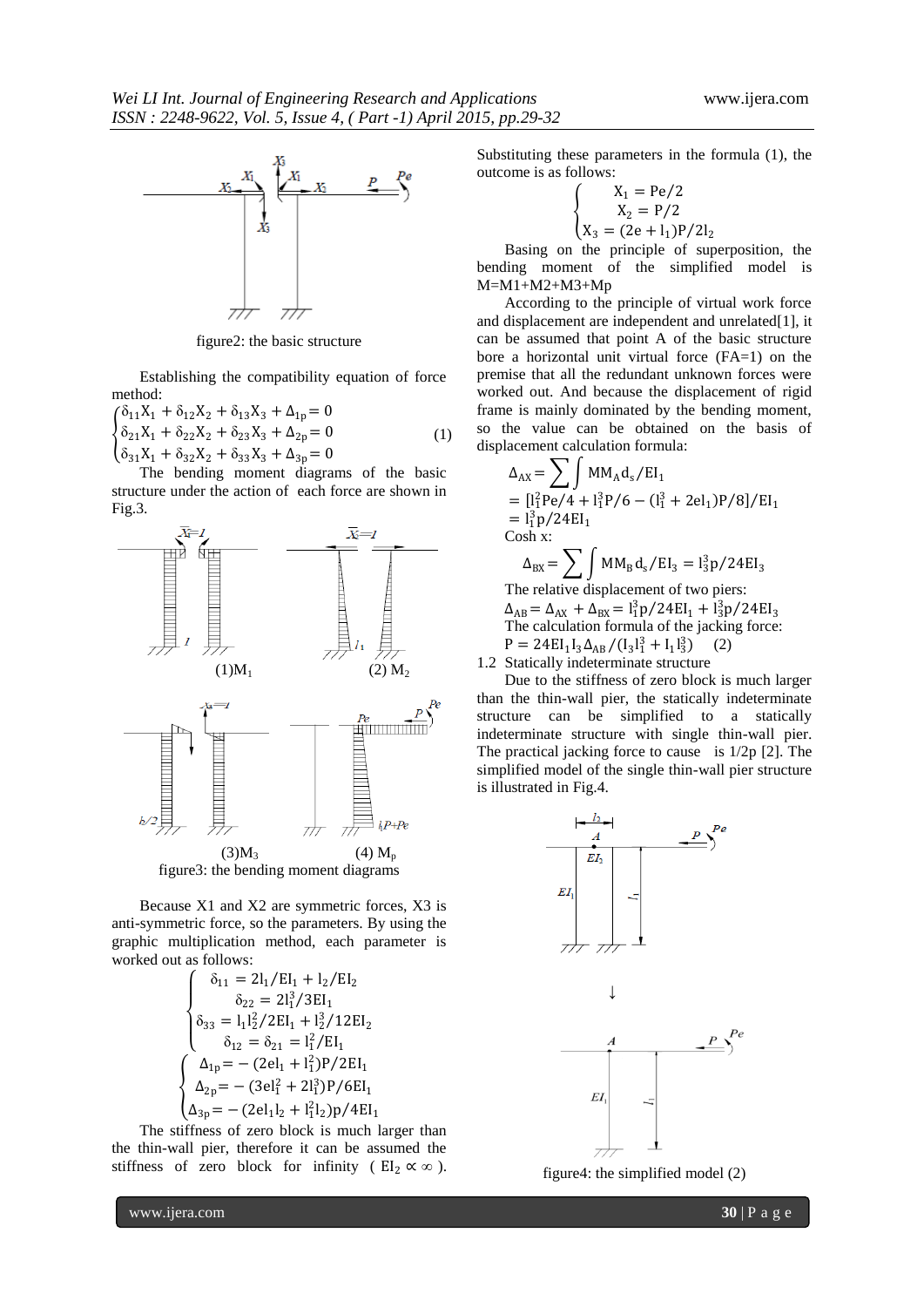The bending moment diagrams are shown in Fig.5.



Basing on the displacement calculation formula, the calculation formula of offset value:

$$
\Delta'_{AX} = \sum_{\text{Cosh } X} \int M M_A d_s / EI_1 = (3el_1^2 + 2l_1^3)p/12EI_1
$$

 $\Delta_{\text{BX}}^{'} = (3el_3^2 + 2l_3^3)p/12El_3$ The calculation formula of the jacking force:  $p = 12EI_1I_3\Delta'_{AB}/[I_3(3I_1^2e + 2I_1^3) + I_1(3I_3^2e + 2I_3^3)]$  (3)

#### **III. ESTABLISHMENT OF FINITE ELEMENT MODEL AND CALCULATION OF THE HORIZONTAL DISPLACEMENT**

The Huaihe River highway bridge is located near the South Lake Avenue outside the main districts of Fengtai County. The main bridge superstructure is continuous rigid-frame of 370m (97m+176m+97m) long, 15.95m wide. The beam section is single box with double chamber. The change of beam depth is in accordance with cubic parabola (side span 4mzero block 10m——mid-span 4m). Construction method of this bridge is symmetrical cantilever construction. Constructing in the sequence of firstly pouring cantilevers symmetrically, then closuring the mid-span, finally the side span.

The finite element model is established in order of the construction sequence by bridge design and calculation software MIDAS/CIVIL8.0. Its main girder and main pier are divided into 128 and 56 units respectively, the boundary conditions are pier-beam consolidation and the bottom of the pier consolidation. As illustrated in Fig.6. To add 10000 days for considering the impact of concrete shrinkcreep. Setting the temperature difference between actual temperature and design value is 3℃. By using the software calculation, the horizontal displacement of both main piers can be given.

The displacement of pier 2:  $\Delta_{AX}$  = 3.79cm

The pier 3:  $\Delta_{\text{BX}} = -3.79 \text{cm}$  (Taking the right as the positive direction)



figure6: the finite element model

#### **IV. CONFIRMATION OF JACKING FORCE**

In the real construction process, it can symmetrically apply the jacking force to the tapered haunch as it cannot be loaded directly in the centroid of box section. P·e is an additional eccentric bending moment to the centroid. Using the computerization software to calculate, the horizontal jacking force aroused by the forced displacement  $\Delta_{AX}$ (= −3.79cm) is 7431 (KN).

According to formula (2), the jacking force:

$$
12EI_1\Delta_{AB}/I_1^3 = 12 \times 3.25 \times 107 \times 5.32 \times 0.0379 \times 2/283 = 71
$$
  
64 (KN)

According to formula  $(3)$ ,  $p=8411(KN)$ 

 $P =$ 

#### **V. ANALYSIS OF THE CALCULATING RESULTS**

In the situation of different jacking force, to compare the displacements of pier 1 calculated by analytical formulas and finite-element analysis (FEA). As shown in table 1.

| racio r. ano angguaechiento caleanaca in o methodo |        |                |              |  |  |
|----------------------------------------------------|--------|----------------|--------------|--|--|
| The                                                |        | Statically in- | Statically   |  |  |
| jacking                                            | FEA/(c | determinate    | determinate  |  |  |
| force/(KN                                          | m)     | structure/(cm  | structure/(c |  |  |
|                                                    |        |                | m)           |  |  |
| 2000                                               | 1.02   | 1.06           | 0.9          |  |  |
| 4000                                               | 2.06   | 2.12           | 1.8          |  |  |
| 6000                                               | 3.05   | 3.17           | 2.7          |  |  |

Table 1: the displacements calculated in 3 methods

From the table, it can be observed the displacements calculated by both analytical formulas and FEA are similar. Comparing the changes of structure additional internal forces in case of imposing the jacking force and not. As shown in table 2.

Table 2: the stress of each control section  $(KN \cdot m)$ 

| Major<br>control<br>sections  | Without<br>jacking force | Imposing<br>jacking<br>force $(2)$ | Imposing<br>jacking<br>force $(3)$ |
|-------------------------------|--------------------------|------------------------------------|------------------------------------|
| Bottom of<br>pier 1           | $1.94E + 05$             | $-7.56E + 03$                      | $-4.8E + 04$                       |
| The middle<br>span<br>section | $2.05E + 04$             | $1.76 + 03$                        | $1.2E + 0.3$                       |